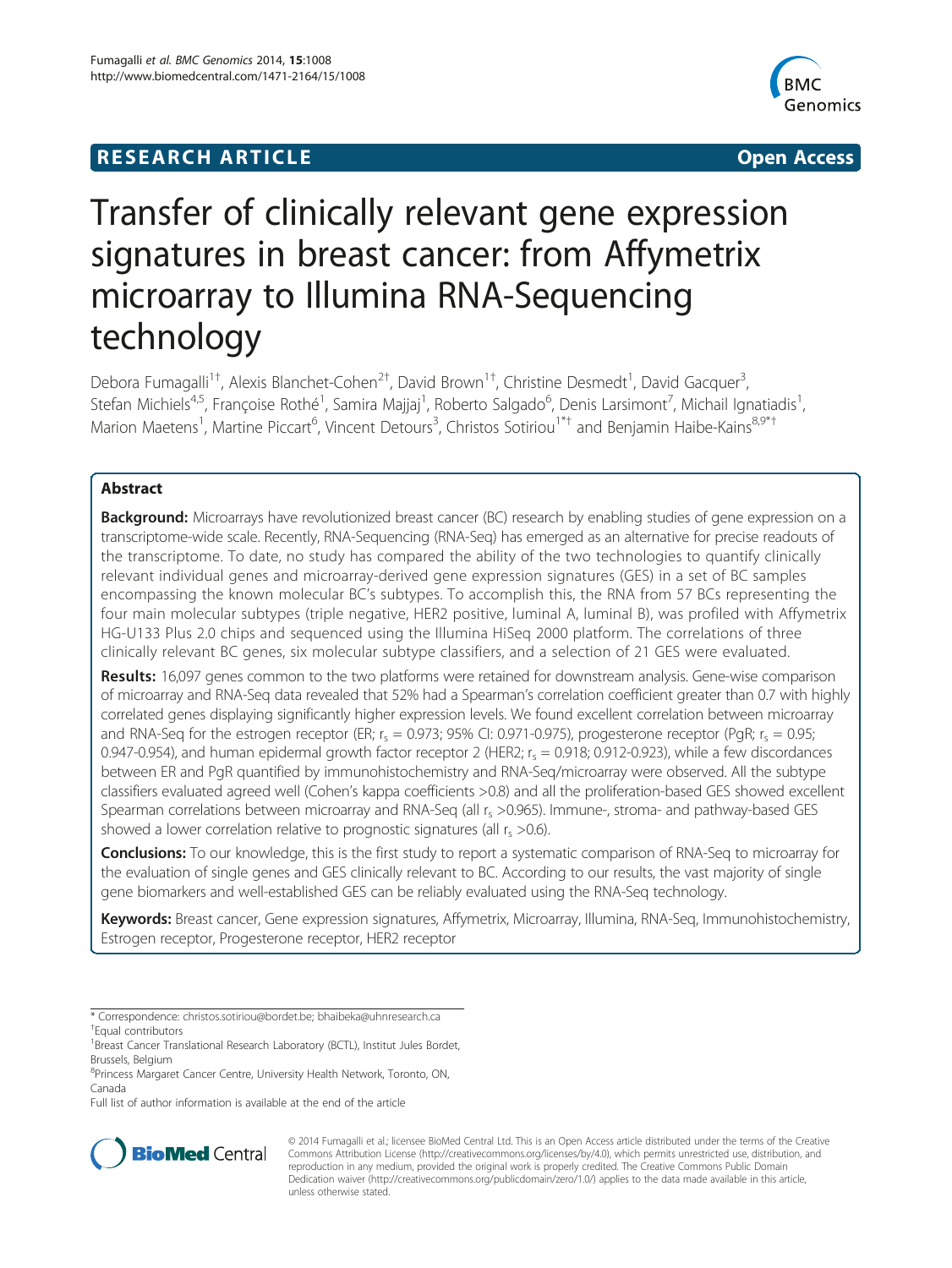## <span id="page-1-0"></span>Background

For more than a decade, microarrays have represented the most comprehensive approach to measuring gene expression levels [\[1](#page-9-0)]. Their ability to simultaneously assess thousands of transcripts, coupled with relatively low experimentation costs and the broad availability of analytical tools, have facilitated their wide use and led to fundamental advances in several research fields. In breast cancer, implementing gene expression microarrays has broadened our knowledge about the biology of the disease, which has, for many years, relied on immunohistochemistry (IHC) and clinical-pathologic parameters only. Several studies have shown that breast cancers can be classified into at least four "intrinsic" subtypes (basal-like, HER2 enriched, luminal A, and luminal B) which can only be partially recapitulated by IHC definitions of the three fundamental breast cancer biomarkers: estrogen receptor (ER), progesterone receptor (PgR), and human epidermal growth factor receptor 2 (HER2) [\[2](#page-9-0)-[5\]](#page-9-0).

In current clinical practice, subtypes are defined mostly by using an IHC surrogate [\[6](#page-9-0)]. Multiple expression-based classifiers have been developed, including two versions of the Subtype Classification Model (SCM) (SCMOD1 [[7](#page-9-0)] and SCMOD2 [\[8](#page-9-0)]), and the simple three-gene model (SCMGENE [[9](#page-9-0)]) developed by Sotiriou and co-workers, as well as three variants of the Single Sample Predictor (SSP) (SSP2003 [[10](#page-9-0)], SSP2006 [[11](#page-9-0)] and PAM50 [\[12\]](#page-9-0)) developed by Perou and co-workers, the latter having been recently translated into a clinical assay (Prosigna™ [\[13\]](#page-9-0)). The computational implementation and comparison of these classifiers has been documented in [\[9\]](#page-9-0). Microarrays have also been used to derive a series of gene expression signatures aimed at characterizing the biology of the disease and at helping clinicians predict relapse and response to treatment more accurately than tools using traditional clinico-pathological parameters [\[7,12,14-27\]](#page-9-0). Some of these signatures have been endorsed by international breast cancer guidelines, and they are being increasingly implemented in standard practice [\[6\]](#page-9-0).

In parallel, RNA sequencing (RNA-Seq) is emerging as the technology of reference for thorough characterization of the human transcriptome and as a superior alternative to microarrays to define gene expression levels [[28](#page-9-0)-[31](#page-10-0)]. RNA-Seq is overcoming some of the drawbacks of microarrays [[28](#page-9-0)-[32](#page-10-0)]. For instance, the dependence of microarrays on hybridization of transcripts to pre-determined probes restricts analysis to genes for which genomic sequence information is available first-hand and to sequences that are distant enough so that probes do not cross-hybridize. Moreover, high levels of background noise arising from non-specific hybridization and probe saturation affect the quantification of transcripts expressed at low and high levels, respectively, limiting the dynamic range of the technology. Although the RNA-Seq technology efficiently address these issues, the current lack of standards for analyzing these new data, coupled with the relatively high cost of the RNA-Seq experiments, could deter investigators from implementing the technology in their activity.

Several studies have been carried out to compare the performance of RNA-Seq and microarrays, including exon arrays, in defining levels of gene expression [[33-42\]](#page-10-0). The vast majority of them have focused on establishing the reliability of RNA-Seq in differential gene expression (DGE) analyses between two or more samples and/or conditions of interest. Despite the fact that they have generally reported good correlation between the two technologies, most of these studies have relied on relatively few samples or exclusively on non-human samples. Moreover, they have never attempted to assess the performance of RNA-Seq in defining clinically relevant biomarkers developed using microarrays. Given the promise of microarray-based gene signatures [\[43](#page-10-0)] and the significant advantages of the new RNA-Seq technology in providing more accurate and reliable gene expression measurements, there is a dire need to investigate the transition of breast cancer gene signatures from microarray to RNA-Seq.

The main aim of the current study is to compare the agreement between two of the most widely used microarray and RNA-Seq platforms, Affymetrix and Illumina HiSeq respectively, in estimating (1) the expression of single genes which are clinically relevant to breast cancer and (2) breast cancer subtype classifiers and gene expression signatures that have been developed over the years with microarrays. The comparison uses a dataset obtained from well characterized breast cancer patients representing the four main breast cancer subtypes: triple negative, HER2 positive, luminal A, and luminal B.

## Methods

## Sample selection and characterization

Fresh-frozen tumor material was obtained from 57 breast cancer patients who were treated at Institut Jules Bordet (Brussels, Belgium) between 2007 and 2011 and whose samples were stored at the institute's biorepository. The samples represented the four main known breast cancer subtypes (by IHC) and their tumor cell content evaluated on a hematoxylin-eosin (H&E) slide by a board-certified breast cancer pathologist was greater than or equal to 30%. Of the 57 patients, 17 had triple negative breast cancer (TN: ER, PgR, and HER2 negative), 14 HER2 positive (any ER and PgR, HER2 positive), 16 luminal A (ER, HER2 negative, histological grade 1), and 10 luminal B (ER, HER2 negative, histological grade 3). The use of the tumor material is consistent with the informed consent signed by the patients and was granted approval by Institut Jules Bordet's ethics committee (approval number: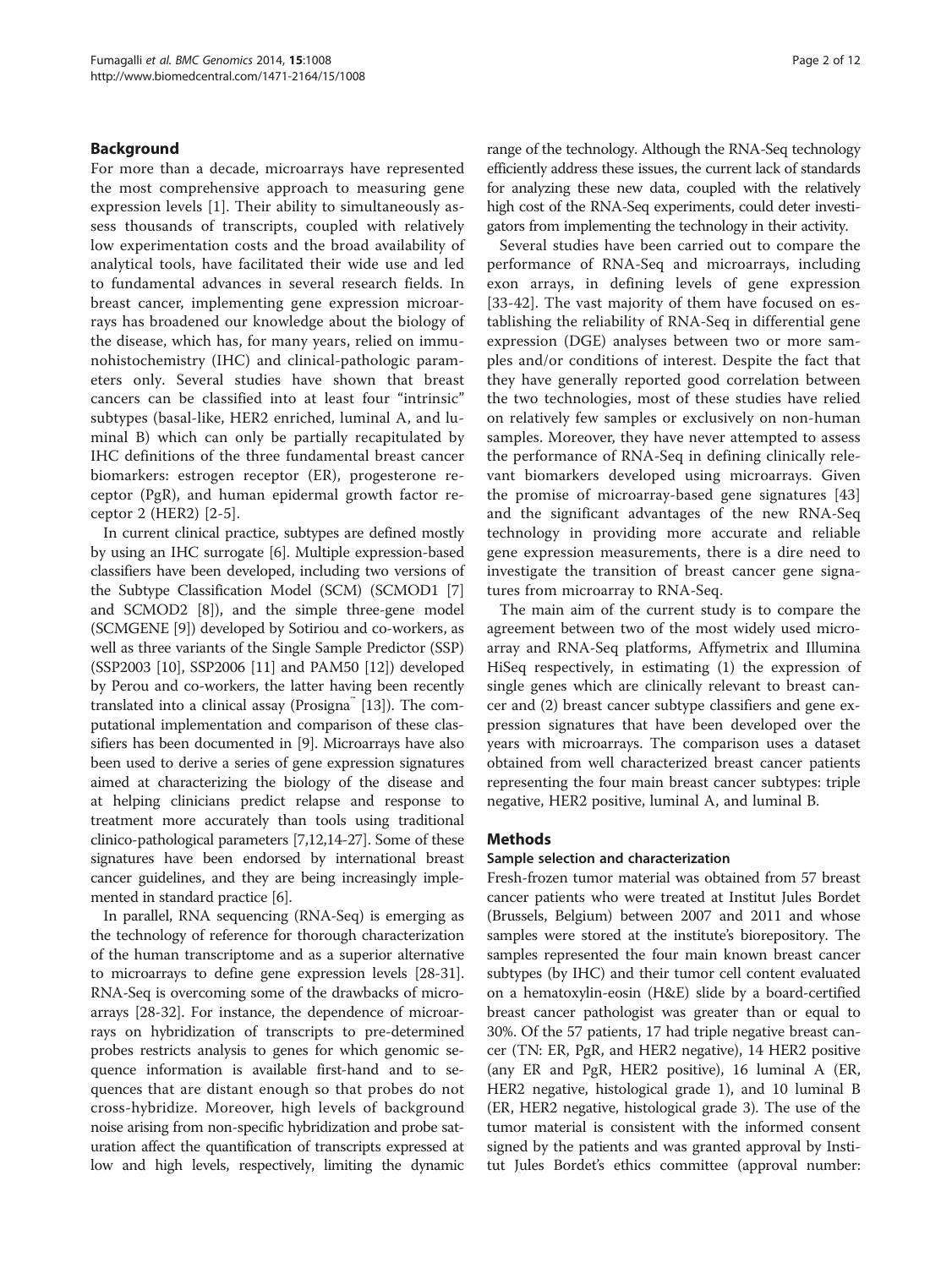CE1967), and is in accordance with the applicable laws and regulations in Belgium.

## RNA extraction

RNA was extracted using TRIzol® (Life Technologies, Carlsbad, California) following the manufacturer's instructions. Concentration was measured using the NanoDrop 1000 (Thermo Scientific, Waltham, Massachusetts), and integrity (RIN: RNA Integrity Number) was assessed using an Agilent 2100 Bioanalyzer (Agilent Technologies, Santa Clara, California). All the samples yielded enough material for downstream experiments, and had a RIN equal to or greater than 6.5. RNA obtained from the same extraction procedure was profiled on microarrays and sequenced on the Illumina HiSeq 2000.

#### Microarray experiments

100 ng of total RNA was profiled at the Institut Jules Bordet using the Affymetrix® HG-U133 Plus 2.0 Arrays (Affymetrix, Santa Clara, California), following the manufacturer's instructions. Briefly, the RNA was first reversetranscribed into double-stranded cDNA. This cDNA was transcribed in vitro. After purification of the aRNA, 12.5 μg were fragmented and labeled prior to hybridization to the chips. Quality control (QC) for each chip was performed following the recommendations posted on [\[44](#page-10-0)]. Following QC, the probe level intensities were background adjusted and quantile normalized using the Frozen Robust Multiarray Analysis (fRMA) method [\[45\]](#page-10-0) as implemented in the R/Bioconductor package fmra [\[46\]](#page-10-0). Probeset level annotations were obtained from R/Bioconductor package jetset [\[47\]](#page-10-0) and complemented with BioMart [\[48](#page-10-0)]; when multiple probesets mapped to the same Entrez Gene ID, the probeset with the highest jetset score was selected. The raw Affymetrix CEL files are available from the NCBI's Gene Expression Omnibus under accession number GSE43358.

The data can be accessed through this link: [http://](http://www.ncbi.nlm.nih.gov/geo/query/acc.cgi?token=trmzbecoaqyugtc&acc=GSE43358) [www.ncbi.nlm.nih.gov/geo/query/acc.cgi?](http://www.ncbi.nlm.nih.gov/geo/query/acc.cgi?token=trmzbecoaqyugtc&acc=GSE43358) [token=trmzbecoaqyugtc&acc=GSE43358.](http://www.ncbi.nlm.nih.gov/geo/query/acc.cgi?token=trmzbecoaqyugtc&acc=GSE43358)

#### RNA-Seq sample preparation and sequencing

Transcriptome sequencing was performed at DNAVision (Gosselies, Belgium). Transcriptome libraries were constructed using the Illumina ® TruSeq™ RNA Sample Preparation Kit for paired-end reads sequencing on the HiSeq 2000 (Illumina, San Diego, California) following the manufacturer's instructions. Briefly, starting from 1 μg of total RNA, the poly-A containing mRNA molecules were purified using poly-T oligo-attached magnetic beads. Following purification, the mRNA was fragmented into small pieces using divalent cations under elevated temperature. The cleaved RNA fragments were copied into first strand cDNA using reverse transcriptase

and random primers. This was followed by second strand cDNA synthesis using DNA Polymerase I and RNase H and purification using the AMPure XP beads (Agencourt BioSciences Corporation, Beverly, Massachusetts). The cDNA fragments were end repaired with the addition of a single 'A' base and the ligation of adapters. The products were purified using the AMPure XP beads and enriched with PCR (15 cycles) to create the final cDNA library followed by purification using the AMPure XP beads. Library quality control and quantification were performed using the Agilent Bioanalyser 2100 and qRT-PCR. The libraries were then pooled (4 libraries/pool). Clusters were generated in a cBot Cluster Generation System using the Paired-End Cluster Generation Kit v2- HS and sequenced on the Illumina® HiSeq 2000 platform with a 2x50 base-pairs paired-end mode. Base calls were made using the Illumina CASAVA 1.5 pipeline. Sequence data has been deposited at the European Genome-phenome Archive (EGA), which is hosted by the EBI and the CRG [\[49](#page-10-0)], under study's accession number EGAS00001000495 and dataset's accession number EGAD00001000626.

## Assessment of RNA-Seq data quality

The following statistics were computed to verify the quality of the RNA-Seq data (Additional file [1](#page-8-0): Table S1). The total number of paired reads, the average Phred quality scores, and the average GC content were calculated on the quality trimmed FASTQ files with FastQC [[50](#page-10-0)]. The percentage of "proper pairs", defined as mapped paired reads with an insert size ranging from 60 to 160 bp, was calculated with BamTools [[51](#page-10-0)]. The percentage of aligned duplicate read pairs was calculated with Picard tools MarkDuplicates [\[52\]](#page-10-0).

## RNA-Seq analysis

After trimming the poor quality bases, the reads were mapped to the human reference genome hg19 with TopHat2 (version 2.0.0) [\[53\]](#page-10-0), and gene expression was quantified with Cufflinks (version 2.0.0) [\[53](#page-10-0)]. The annotation file (GTF file) used for both alignment and gene quantification was downloaded from Ensembl (on 26 July, 2012). To match the log scale of gene expression measurements from the microarray data, the FPKM (Fragments Per Kilobase of transcript per Million mapped reads) values computed by Cufflinks were logtransformed using the following formula:

 $X' = \log(2(X+1))$ 

where X represents the FPKM value computed by Cufflinks, and X' is the log-transformed expression value.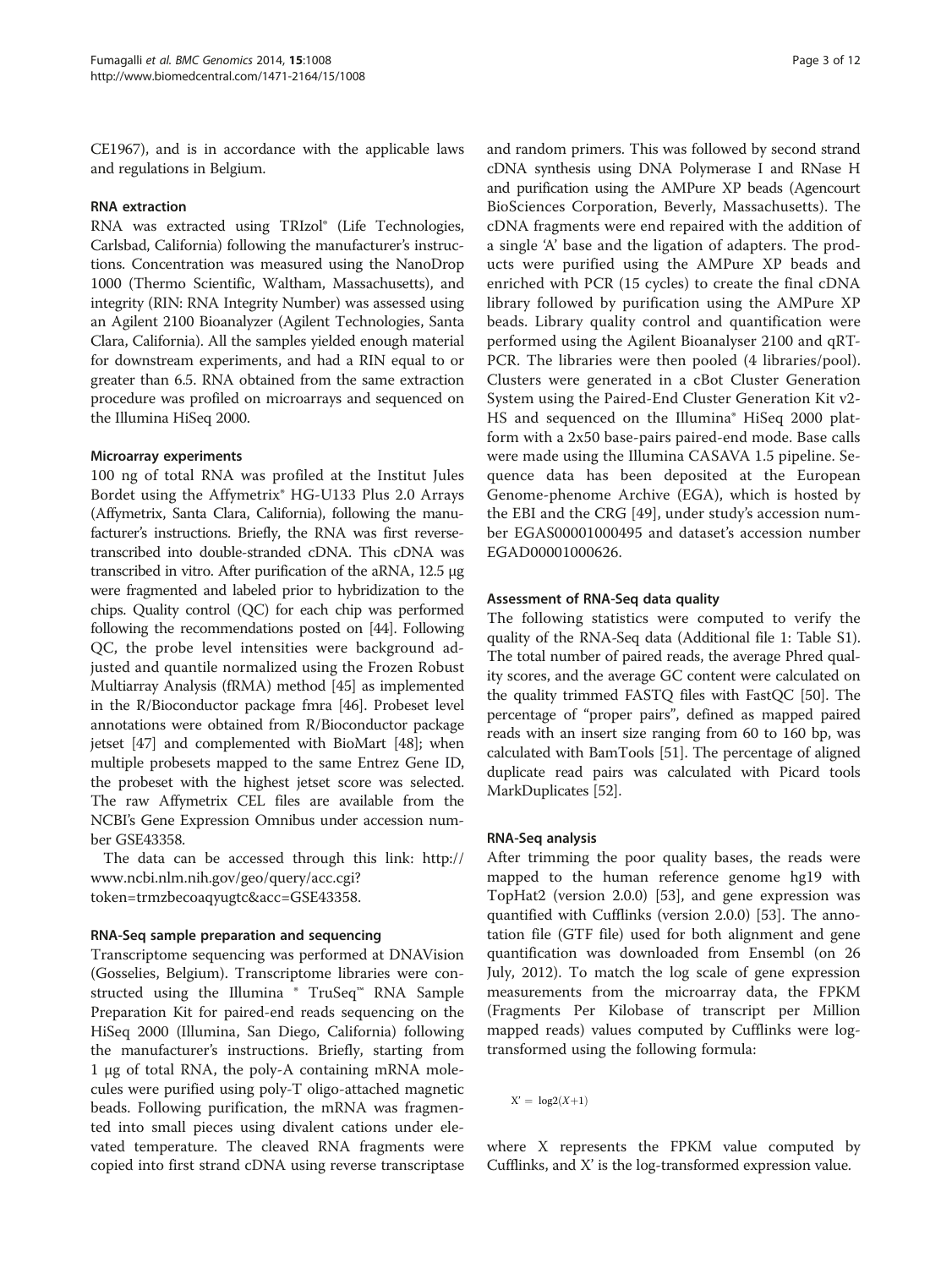#### Gene expression signatures

Our study focused on the following gene expression signatures: (1) six prognostic signatures (GENE70 [\[14](#page-9-0)], GENE21 [[15\]](#page-9-0), Genomic Grade Index (GGI [[16\]](#page-9-0)), Risk of Relapse-Score (ROR-S [[12](#page-9-0)]), ENDOPREDICT [\[17](#page-9-0)], and CIN70 [\[18](#page-9-0)]); (2) two immune signatures (STAT1- MODULE [\[7](#page-9-0)] and IRMODULE [[19\]](#page-9-0)); (3) three stromarelated signatures (PLAUMODULE [[7](#page-9-0)], DCN [[20](#page-9-0)], and STROMACD10 [[21\]](#page-9-0)); and (4) ten pathway related signatures (PIK3CA-GS [[22\]](#page-9-0), PTEN loss [[23\]](#page-9-0), IGF1 [\[24](#page-9-0)], AKT/mTOR [\[25](#page-9-0)], MAPK [\[26](#page-9-0)], SRC, RAS, MYC, E2F3, and beta-catenin [[27\]](#page-9-0)). We also evaluated six subtype classifiers: SCMOD1 [\[7](#page-9-0)], SCMOD2 [\[8\]](#page-9-0), SCMGENE [[9](#page-9-0)], SSP2003 [\[10\]](#page-9-0), SSP2006 [[11](#page-9-0)], and PAM50 [\[12\]](#page-9-0). In addition to these multivariate subtyping models, we evaluated the three individual breast cancer clinically relevant genes: ER, PgR, and HER2.

We used the original signature algorithms for GENE70, GENE21, GGI, ROR-S, ENDOPREDICT, CIN70, STAT1- MODULE, PLAUMODULE, DCN and STROMACD10 as implemented in the Bioconductor package genefu [[54](#page-10-0)]. For the remaining gene expression signatures, we computed the signature scores following the approach used in Ignatiadis et al. [\[55\]](#page-10-0). The scores were computed from the list of genes in their respective signatures (as listed in GeneSigDB [\[56\]](#page-10-0)) as the weighted average using the following formula:

$$
s = \frac{\sum_{i \in n} w_i x_i}{\sum_{i \in n} |w_i|}
$$

where  $s$  is the signature score,  $n$  is the number of genes in the signature of interest,  $x_i$  is the expression of the gene, and the gene-specific weight  $w_i \in \{-1,1\}$  is the sign of the coefficient defined in the original publication. Only genes that could be mapped to EntrezGene IDs were used. Finally, each signature score was rescaled so that the 2.5% and 97.5% quantiles were equal to +1 and −1 respectively.

## Data analysis

The pair-wise correlation between Affymetrix microarrays and Illumina RNA-Seq gene expression data and gene expression signatures scores was assessed using Spearman's rank-based correlation. For the three single gene biomarkers (ER, PgR and HER2), the correlation between microarray or RNA-Seq with IHC was estimated to identify which technology provided better concordance with IHC. Cohen's kappa coefficient was used to compare the subtype classifications from microarray or RNA-Seq data. To statistically compare the Spearman correlation and Cohen's kappa coefficients of different gene signatures, we used a two-sided Wilcoxon rank sum test with 100 bootstrap replicates of the 57 patients to determine the p-value. The resulting p-values, reporting the significance of the correlation difference between each pair of gene expression signatures, were corrected for multiple testing using Bonferroni's method.

To compare the correlation of gene expression over the whole transcriptome between each pair of data type from a given sample, we used Spearman's rank-based correlation, the null distribution of which was established as the range of coefficients observed from all possible combinations of the 57 pairs excluding self-self pairs. This is efficiently computed from the cross correlation matrix minus the diagonal elements. The analyses performed in this study are fully reproducible and comply with proposed guidelines in terms of availability of the code and data [[57\]](#page-10-0). The R scripts developed for the analysis are available upon request.

#### Data availability

The raw Affymetrix CEL files are available from the NCBI's Gene Expression Omnibus under accession number GSE43358. The data can be accessed through this link: [http://www.ncbi.nlm.nih.gov/geo/query/acc.cgi?](http://www.ncbi.nlm.nih.gov/geo/query/acc.cgi?token=trmzbecoaqyugtc&acc=GSE43358) [token=trmzbecoaqyugtc&acc=GSE43358.](http://www.ncbi.nlm.nih.gov/geo/query/acc.cgi?token=trmzbecoaqyugtc&acc=GSE43358)

Sequence data has been deposited at the European Genome-phenome Archive (EGA), which is hosted by the EBI and the CRG [\[49\]](#page-10-0), under study's accession number EGAS00001000495 and dataset's accession number EGAD00001000626.

## Results

## Gene-wise comparison of expression levels using Affymetrix microarray and Illumina RNA-Seq platforms

A subset of 16,097 genes were defined as common to the two platforms and retained for downstream analysis. Gene identifiers did not perfectly overlap due to differences in the annotation systems: jetset matched the Affymetrix probesets to the NCBI RefSeq human cDNA database, while the RNA-Seq analysis pipeline used Ensembl gene annotations (see [Methods](#page-1-0) for more detail). When comparing the expression levels of the genes retained after selection of the best Affymetrix probeset, we found that although the scale of expression values differs due to different technology and normalization procedures, their rank is well conserved with 52%, 34%, and 11% of these genes having Spearman's rank-based correlation greater than 0.7, 0.8, and 0.9, respectively (Figure [1A](#page-4-0)). The Spearman correlation coefficient for each evaluated gene is reported in Additional file [1](#page-8-0): Table S2.

We observed that genes with the highest correlation coefficients for the comparison of microarray and RNA-Seq were significantly more expressed. Similarly, the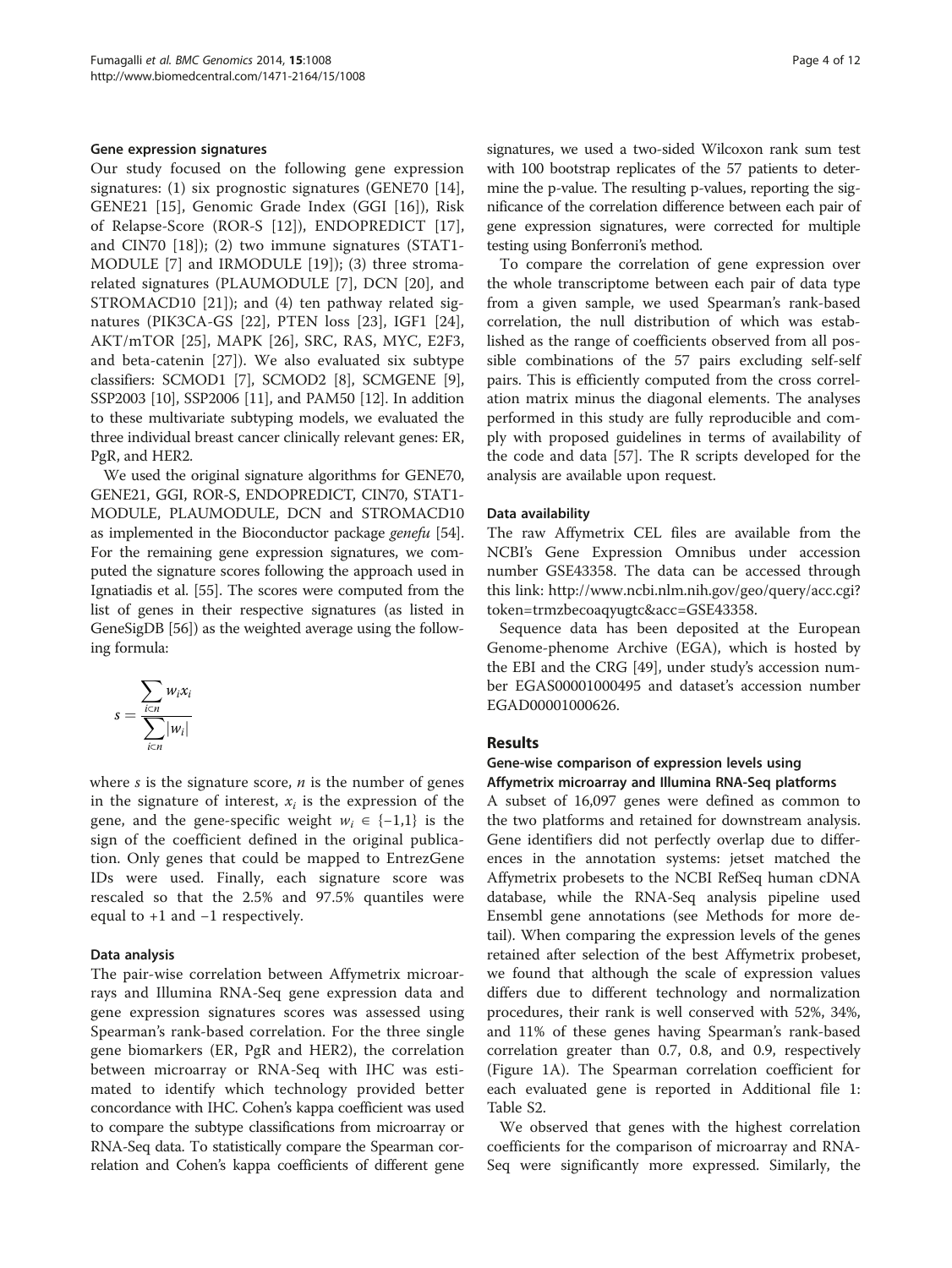<span id="page-4-0"></span>

genes that were positively correlated were significantly more expressed than genes that were negatively correlated (two-sided Wilcoxon rank sum test p-value <1x10<sup>−</sup>16; Additional file [2](#page-8-0): Figure S1). This result holds true when considering a high cutoff of correlation  $r_s \geq 0.7$  (two-sided Wilcoxon rank sum test p-value <1x10<sup>−</sup>16; Figure 1B and 1C). This phenomenon could be explained by the potentially higher variance of genes expressed at low levels [[58\]](#page-10-0) or by the fact that microarrays have a limited dynamic range compared to RNA-Seq [[28-](#page-9-0)[32](#page-10-0)].

In order to investigate this phenomenon more deeply, we computed the correlation for genes with cumulative increasing expression (Additional file [3](#page-8-0): Figure S2). By starting with genes expressed at low levels and increasing gene expression levels by increments of 1%, we observed a steep rise in the median correlation coefficient; in contrast, the magnitude of the decrease moving away from genes expressed at high levels was much lower. These results suggest that, despite the potential saturation of microarrays for highly expressed genes, the correlation between the two technologies remains high; however, we observed a high-level of inconsistency for genes expressed at low levels, either originating from microarray or RNAseq technology, or both.

We acknowledge from past experience with gene expression microarrays that, when comparing the whole transcriptome, two unrelated samples may have a correlation coefficient that is as high as two arrays performed on the same sample, raising questions about the significance of an asymptotic p-value in that particular setting. In our dataset, the correlation of gene expression profiles for the whole transcriptome measured by

microarray and RNA-Seq was statistically significant for all except three patients (Additional file [4](#page-8-0): Figure S3).

## Definition of ER, PgR, and HER2 status according to IHC, microarray, and RNA-Seq

Among the genes retained for analysis, we focused our attention on three that are clinically relevant for breast cancer: ER, PgR, and HER2. Measuring them precisely is of utmost importance to clinical practice as these are presently the only validated breast cancer predictive biomarkers available, and they are routinely used to make decisions about patient treatment [\[6](#page-9-0)[,59](#page-10-0)].

When comparing the expression levels of these three genes as defined by microarray and RNA-Seq, we found excellent Spearman correlation coefficients: 0.973 for ER [95% CI: 0.971-0.975]; 0.95 for PgR [95% CI: 0.947-0.954]; and 0.918 for HER2 [95% CI: 0.912-0.923] (Figure [2](#page-5-0)).

We then went a step further and compared the gene expression levels defined by either RNA-Seq or Affymetrix with IHC, which is currently considered to be the methodology of reference for the definition of these markers, together with FISH for HER2 [[60](#page-10-0),[61](#page-10-0)]. Overall, a good correlation was found between the technologies  $(r_s > 0.69)$ , and only a few discordances were observed (Additional file [5](#page-8-0): Figure S4).

## Correlation between technologies for the definition of breast cancer subtype classifiers

Two different gene expression approaches have been developed to prospectively classify breast cancers into molecular subtypes: Subtype Classification Models (SCMs) [[7-9\]](#page-9-0) and Single Sample Predictors (SSPs) [[10](#page-9-0)-[12](#page-9-0)], which include PAM50. In the current dataset,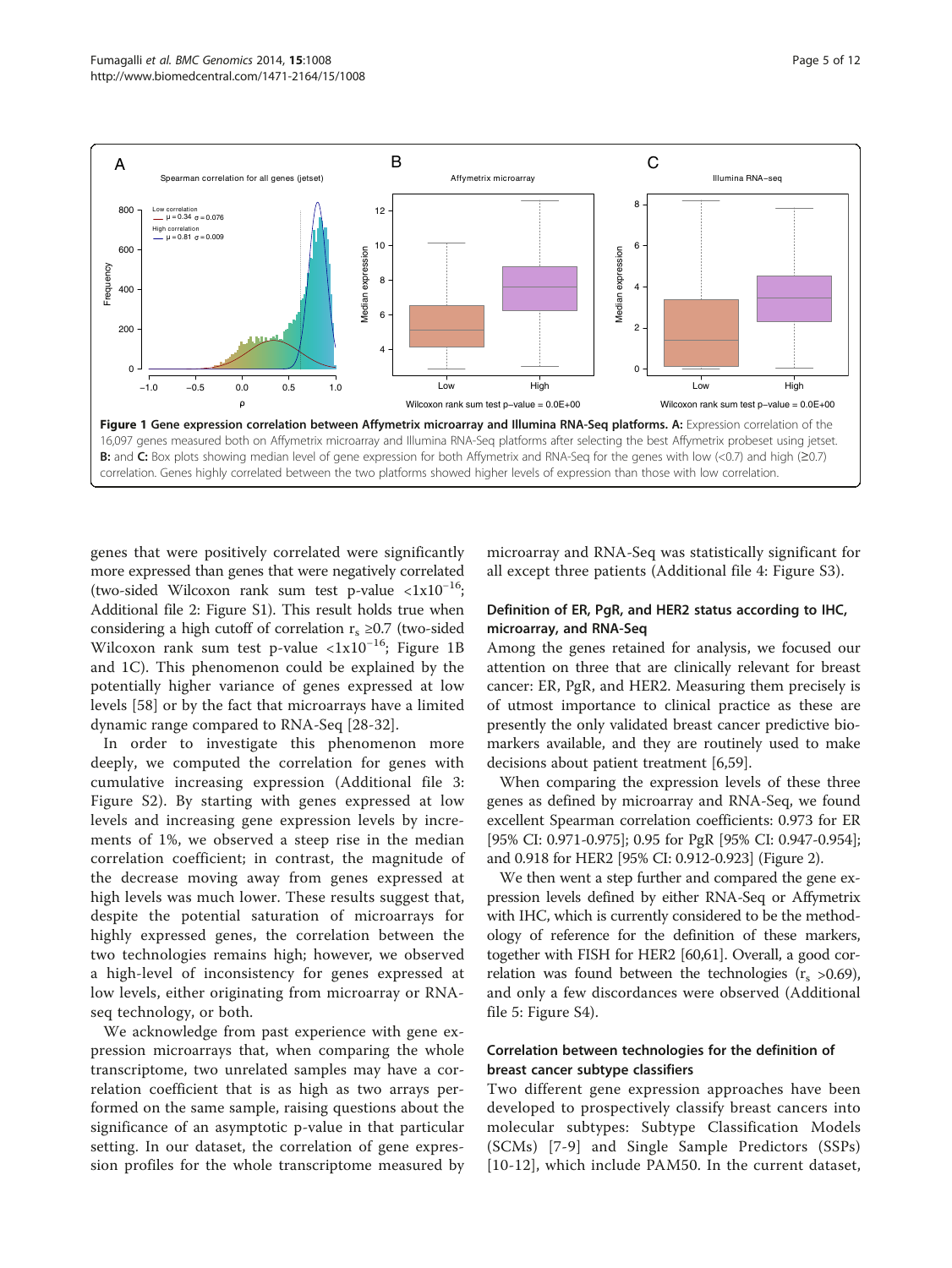<span id="page-5-0"></span>

our subtype classifier SCMOD2 [\[8](#page-9-0)] showed the highest correlation between microarray and RNA-Seq technologies ( $\kappa$  = 0.975; Figure 3A, Additional file [1](#page-8-0): Table S3), which was significantly higher than the other classifiers (100 bootstrap replicates, corrected p-value <0.001; Additional file [1:](#page-8-0) Table S4). Of note, although the kappa coefficients for SCMGENE [[9\]](#page-9-0) and PAM50 [[12\]](#page-9-0) were very similar ( $\kappa$  = 0.903 vs. 0.902 for SCMGENE and PAM50,

respectively), SCMGENE was more concordant than PAM50 in our study (corrected p-value = 0.001, Additional file [1](#page-8-0): Table S4).

## Correlation between technologies: gene prognostic signatures

Using microarray technology, several prognostic gene expression signatures have been developed in the

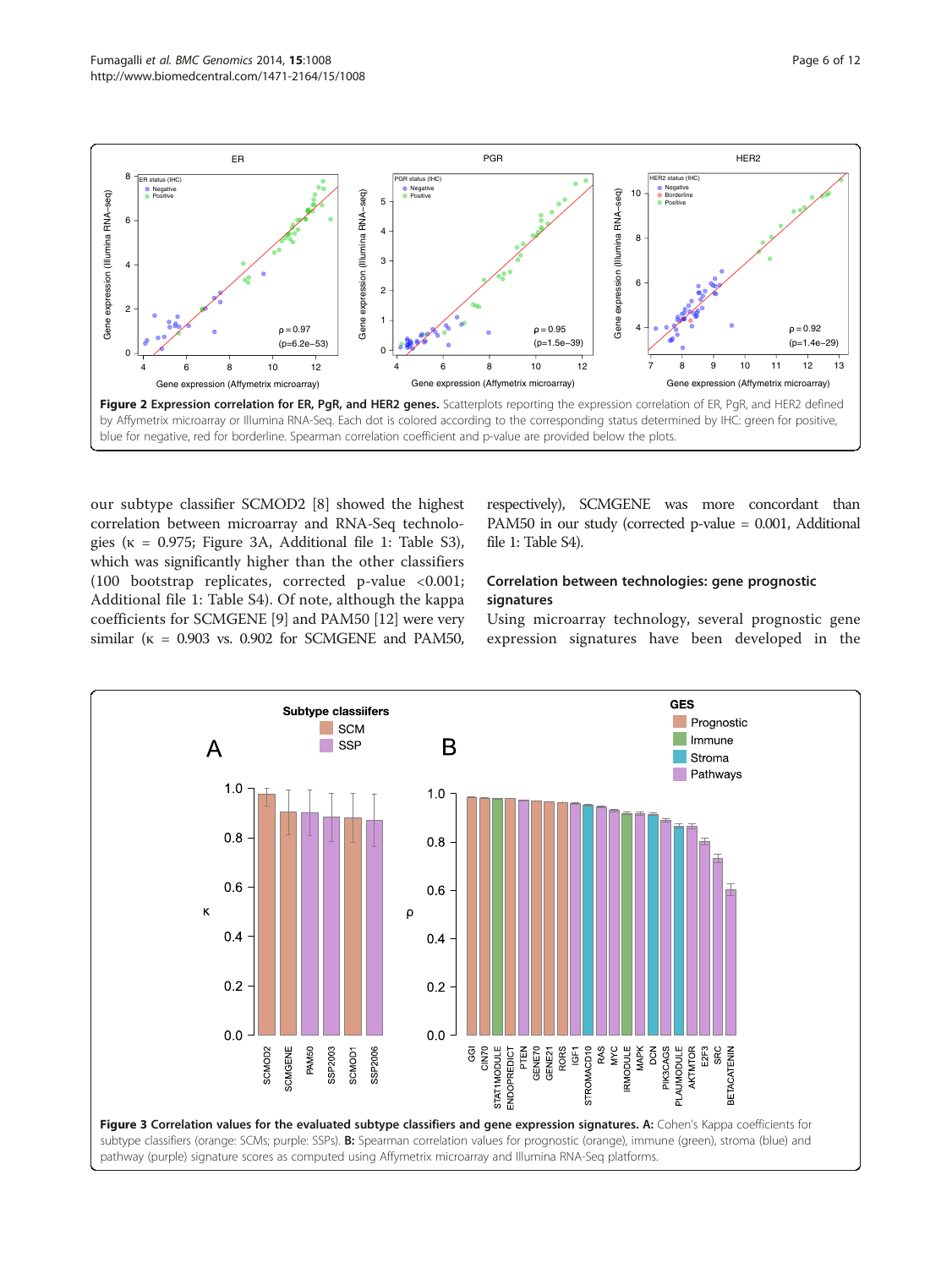attempt to help clinicians to identify which breast cancers are at high or low risk of recurrence [[43\]](#page-10-0). Among these, MammaPrint® (here referred to as GENE70) [[14](#page-9-0)], OncotypeDx® (here referred to as GENE21) [[15](#page-9-0)], GGI [[16](#page-9-0)], ENDOPREDICT [\[17\]](#page-9-0) and ROR-S [\[12\]](#page-9-0) have been widely investigated and applied in the clinical setting. When comparing the values of these signatures on a continuum as defined by either microarray or RNA-Seq, an excellent Spearman correlation was found: 0.97 [95% CI 0.968-0.972] for GENE70; 0.965 [95% CI 0.962-0.967] for GENE21; 0.985 [95% CI 0.984-0.986] for GGI; 0.979 [95% CI 0.977,0.981] for ENDOPREDICT; and 0.965 (95% CI 0.962,0.967) for ROR-S (Figure 4).

## Correlation between technologies: immune, stroma and pathway related gene expression signatures

After a first wave of prognostic signatures, which essentially captured tumor proliferation signals, a new generation of "biological" signatures were developed that focused on determining the prognostic and/or predictive role of host-tumor immune interplay, tumor microenvironment and pathway activation signaling.

We evaluated the correlation between microarray and RNA-Seq platforms in measuring the following: 1) two immune signatures (STAT1MODULE [\[7\]](#page-9-0), IRMODULE [[19](#page-9-0)]); 2) three stroma signatures (PLAUMODULE [[7](#page-9-0)], DCN [\[20](#page-9-0)], STROMACD10 [\[21\]](#page-9-0)); and 3) ten pathway signatures (PIK3CA-GS [[22](#page-9-0)], PTEN loss [[23](#page-9-0)], IGF1 [[24](#page-9-0)], AKT/mTOR [[25](#page-9-0)], MAPK [\[26\]](#page-9-0), SRC, RAS, MYC, E2F3, beta-catenin [[27](#page-9-0)]).

As shown in Figure [3](#page-5-0)B, the Spearman correlation coefficients were better overall for the prognostic signatures than the biological ones (corrected p-value <0.001). This was particularly the case for the pathway signatures.

## Signature enrichment in highly expressed genes and correlation between technologies

Since higher correlation coefficients were found for genes expressed at higher levels, we investigated whether enrichment in genes with higher expression in the above subtype classifiers and gene expression signatures could have affected their correlation when defined with the two technologies. We found that 81% (22/27) and 74% (20/27) of the signatures were significantly enriched with highly



of the commercially available prognostic signatures. Each dot is colored according to the corresponding risk classification: blue for concordant low-risk, orange for concordant intermediate risk, green for concordant high-risk and red for discordance. The cutoff used to discretize the continuous risk predictions into risk classifications are represented in dashed red lines. Spearman correlation coefficient and p-value are provided below the plots.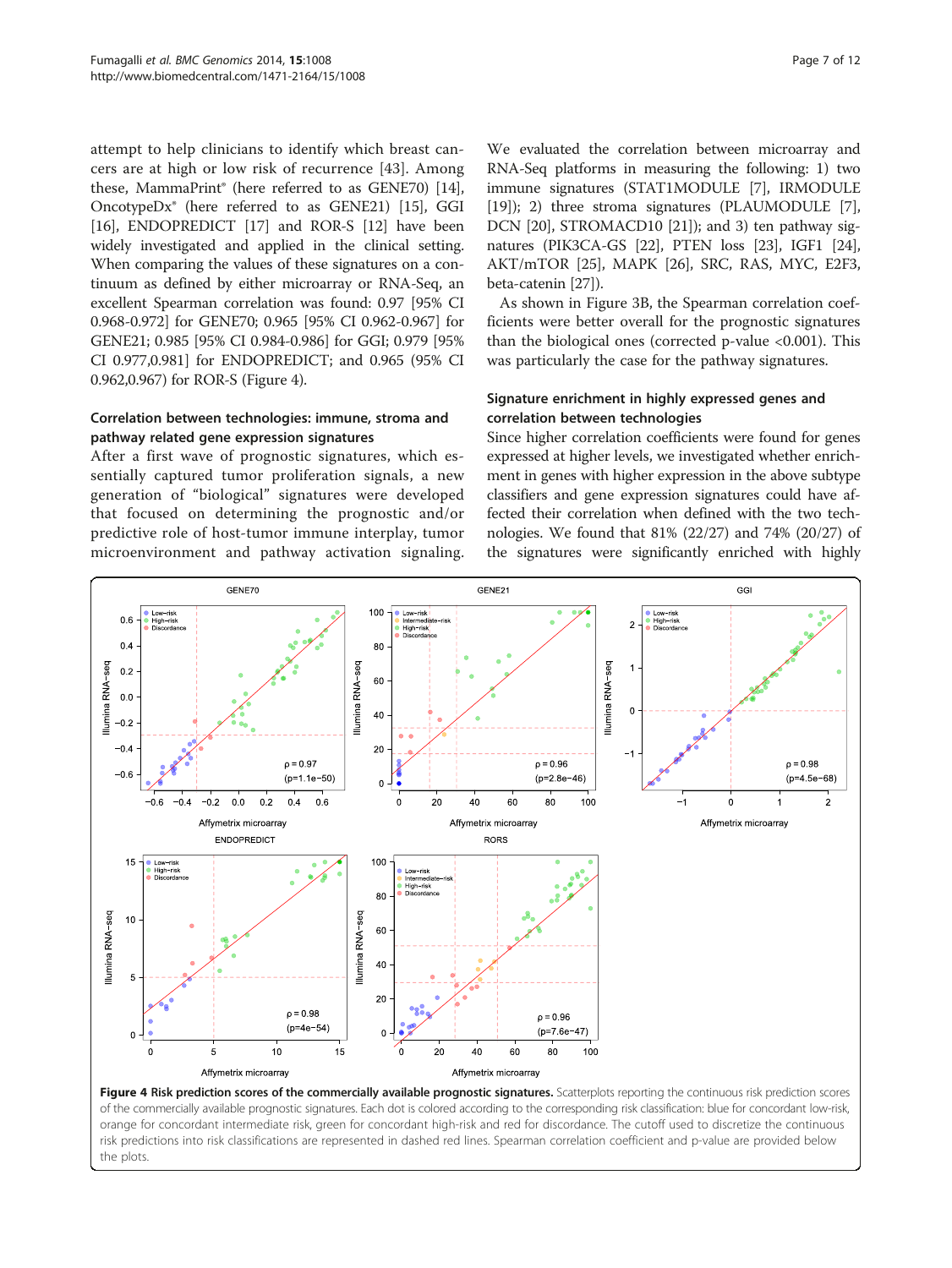expressed genes for Affymetrix microarray and Illumina RNA-seq platforms, respectively (p-value <0.05; Additional file [6](#page-8-0): Figure S5 and Additional file [7](#page-8-0): Figure S6). However such enrichment did not imply significantly higher correlation between the two platforms, suggesting that the proportion of highly expressed genes is not solely responsible for the highest correlations observed in our study.

## **Discussion**

The use of molecular tools in clinical practice is on the rise. In breast cancer, international guidelines endorse the implementation of microarray-derived gene signatures to support clinicians in the treatment decisionmaking process [\[6](#page-9-0)]. In addition, the upcoming results of two genome-forward clinical trials, namely the MIND-ACT and the TailorX trials [\[62,63](#page-10-0)], involving thousands of patients, will provide the highest level of evidence to date about whether basing clinical decisions on microarrayderived prognostic gene signatures influences the outcome of breast cancer patients. The parallel rise of RNA-Seq as an accurate and reliable alternative to microarrays for transcriptome characterization and gene expression quantification is puzzling for investigators, who must decide which technology best fulfills their clinical needs. Hence, it is imperative to determine the reliability of transitioning from microarray to sequencing platforms in the clinical setting. To our knowledge, our is the first report investigating the correlation between the expression level of single clinically relevant genes and gene expression signatures obtained with the most commonly used microarray and RNA-Seq platforms, Affymetrix and Illumina respectively, in a selected dataset of breast cancer patients.

When focusing on the genes in common between the two platforms, our analysis showed that the expression of more than half of them had a Spearman correlation of 0.7. This was the case simply by selecting the most specific Affymetrix probeset and correlating it to gene log2 transformed FPKM obtained at sequencing, without any further computation. In studies exploring the correlation of the two technologies in defining genes differentially expressed among samples and/or conditions, the correlation values of fold change ratios were reported to range from 0.55 to 0.85 [[33-42](#page-10-0)]. Of note, these values are similar to or higher than the correlation observed across different microarray platforms [[64\]](#page-10-0). In these same studies, RNA-Seq seemed to be more reliable than microarray in identifying differential gene expression: in several reports, a large proportion of genes identified as differentially expressed by RNA-Seq but not by microarray were in fact confirmed by qPCR [[33,34,65\]](#page-10-0). RNA-Seq also seems more suitable than microarrays to quantify absolute gene expression levels when compared with mass spectrometry measurements [[35\]](#page-10-0).

As reported by other investigators [[28](#page-9-0)[,35,65](#page-10-0)], we found that the correlation of genes was higher when their expression levels were higher. The reliance of microarrays on the presence of primers and probes limits their ability to measure extreme gene expressions; according to our data, the limitation seems to be more relevant in the low expression range. On the contrary, the nature of sequencing technologies allows the unbiased investigation of gene expression when enough depth is assured.

In our study, RNA-Seq showed high correlation with microarrays when measuring clinically relevant genes in breast cancer (i.e., ER, PgR, and HER2). Nevertheless, despite an overall good correlation, both technologies showed a few discordances when compared to IHC. Similar results have already been reported when comparing microarray with IHC [[66,67\]](#page-10-0). These discordances might be partly attributed to the fact that IHC measures the expression of ER, PgR, and HER2 at the protein level, while both Affymetrix and RNA-Seq measure the expression levels of the corresponding mRNAs. Although mRNA and protein expression levels are not fully independent, one cannot exclude that post-transcriptional regulation might affect their correlation. Another factor that could account for these discordances is tumor heterogeneity. The expression levels of the three markers can in fact vary across different areas of the tumor. While the RNA profiled on microarray and sequenced on the Illumina platform was obtained from the same tumor area, the slides used for IHC staining were cut from a distinct area of the tumor lesion. The best way to capture the activity level of these receptors and their downstream pathways remains largely unclear. It is possible that the determination of ER, PgR, and HER2 status at the mRNA level could provide clinicians with a more reproducible, quantitative, and informative assessment of these markers [[68,69\]](#page-10-0). For the time being, however, not enough evidence is available to recommend mRNA-based measurements for clinical practice.

Because of the clinical relevance of breast cancer subtypes, much attention has been paid to the performance of microarray-derived subtype classifiers. Some concerns have been raised about their reliability though. It has been shown that although every SSP can consistently identify molecular subtypes with different levels of survival, they do not reliably assign the same patients to the same molecular subtype [[70](#page-10-0)]. Variation in gene expression data and classification algorithms could influence how samples are classified into each subtype. In our study, the best correlation between microarray and RNA-Seq was obtained for SCMOD2 [[8\]](#page-9-0), one of the subtype classifiers developed by our group. Similar correlation coefficients were obtained for PAM50 [[12\]](#page-9-0) and SCMGENE [\[9](#page-9-0)], with the latter showing slightly higher concordance. This result suggests the higher robustness of SCMGENE to small perturbations, which concurs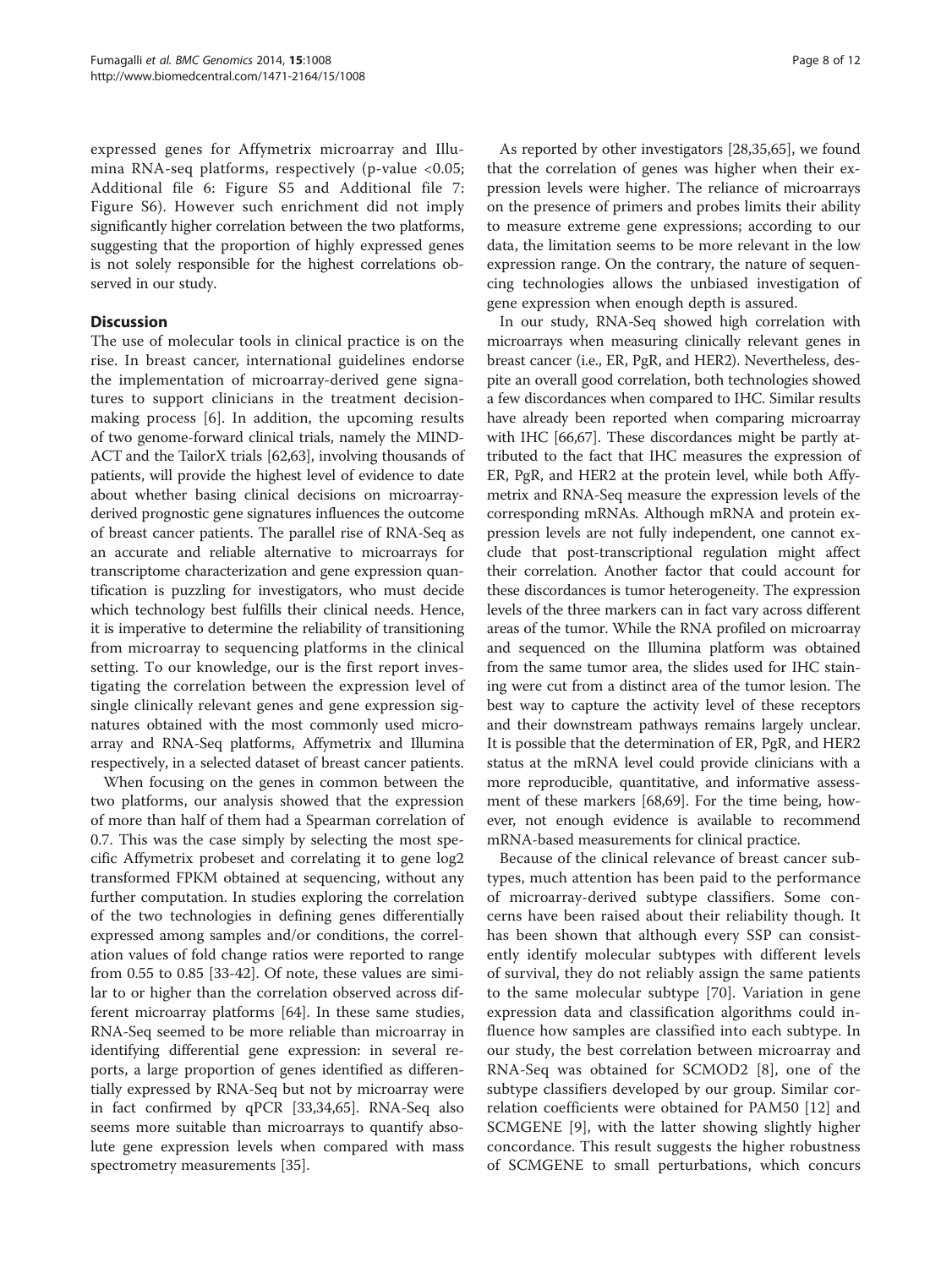<span id="page-8-0"></span>with our recent robustness study [[9\]](#page-9-0). However, it is unlikely that Prosigna<sup>™</sup>, the recent clinical assay implementing PAM50 using the NanoString® platform, would suffer the same limitation since its analytical validity has been thoroughly assessed [\[13](#page-9-0)].

Given the increasing implementation of microarrayderived gene signatures in clinical practice, it is vital to determine if RNA-Seq could reliably be used to define them. When considering 21 of the most relevant signatures developed in recent years [[7](#page-9-0),[12](#page-9-0),[14-27\]](#page-9-0), we found that the correlation values for microarray and RNA-Seq for signature determination ranged from moderate to very strong. Correlation values were higher for prognostic signatures than biological signatures, independently from their enrichment in highly expressed genes. This suggests that proliferation, which drives prognostic signatures, is more robust and reproducible than signals coming from other biological processes and that complex signatures developed on microarrays might be less stable.

## Conclusions

In our study, we have demonstrated that RNA-Seq can reliably be used to evaluate both the expression of clinically relevant single genes and well established gene expression signatures originally defined with microarray technology. Considering the advantages that RNA-Seq offers over microarray, such as its ability to explore larger sets of genes, it is envisaged that its application to wider datasets could even provide information relevant for de-novo classification of breast cancer or for the development of new prognostic and predictive signatures. With the cost of RNA-Seq experiments decreasing continuously and with well-established analytical tools increasingly available [\[71](#page-10-0)-[75\]](#page-11-0), RNA-Seq is becoming an accessible tool that is superseding microarray in the research setting. We foresee that, with the aid of initiatives such as the SEquencing Quality Control (SEQC) consortium (the third phase of the FDA-led MAQC project) [\[76](#page-11-0)] and studies such as ours confirming its reliability, RNA-Seq will eventually also supersede microarrays in the clinical setting.

## Additional files

[Additional file 1:](http://www.biomedcentral.com/content/supplementary/1471-2164-15-1008-S1.xls) Table S1. Read statistics. "Proper pairs" are defined as reads where both pairs map to the reference genome with an inner distance between 60 and 160 bases. Table S2. Spearman correlation coefficients for each gene considered for comparison between Affymetrix microarray and Illumina RNA-Seq platforms. Table S3. Contingency table for breast cancer subtype classifiers (SCMs and SSPs) using Affymetrix microarray (AFFY) and Illumina RNA-Seq (RNASEQ) platforms. Table S4. Bootstrap analysis to assess the significance of the differences observed for Cohen's Kappa coefficients for subtype classifiers using Affymetrix microarray and Illumina RNA-Seq platforms.

[Additional file 2: Figure S1.](http://www.biomedcentral.com/content/supplementary/1471-2164-15-1008-S2.pdf) A and B: Box plots showing median level of expression on both Affymetrix microarray and Illumina RNA-Seq platforms for negatively and positively correlated genes.

[Additional file 3: Figure S2.](http://www.biomedcentral.com/content/supplementary/1471-2164-15-1008-S3.pdf) Correlation of gene expression levels between Affymetrix microarray and Illumina RNA-Seq platforms with respect to increasing quantiles of gene expression.

[Additional file 4: Figure S3.](http://www.biomedcentral.com/content/supplementary/1471-2164-15-1008-S4.pdf) Scatterplots reporting the point-to-point comparison of gene expression profiles measured by Affymetrix microarray and Illumina RNA-Seq platforms for each individual patient considered in the current study. Spearman correlation coefficient and p-value are provided below the plots. The solid line represents a linear regression of microarray values on the RNA-seq data while the dotted line has the equation  $y = x$ .

[Additional file 5: Figure S4.](http://www.biomedcentral.com/content/supplementary/1471-2164-15-1008-S5.pdf) Spearman correlation for the quantification of three clinically relevant genes (ER, PgR, and HER2) as defined by IHC vs Affymetrix microarray and Illumina RNA-Seq, respectively.

[Additional file 6: Figure S5.](http://www.biomedcentral.com/content/supplementary/1471-2164-15-1008-S6.pdf) Bar plots representing the proportion of genes present in all signatures combined (3,663 unique genes in 27 signatures) with respect to their quantiles of expression for Affymetrix microarray (blue) and Illumina RNA-seq (red) platforms. The p-value reports the significance of the enrichment of signature genes with increasing quantiles of expression (Spearman's rank-based correlation).

[Additional file 7: Figure S6.](http://www.biomedcentral.com/content/supplementary/1471-2164-15-1008-S7.pdf) Bar plots representing, for each signature (27), the proportion of genes present in all signatures combined with respect to their quantiles of expression for Affymetrix microarray (blue) and Illumina RNA-seq (red) platforms. The p-value reports the significance of the enrichment of signature genes with increasing quantiles of expression (Spearman's rank-based correlation). Note that the SCMGENE and IRMODULE signatures contains few genes (3 and 6 genes, respectively) while the median signature size is 95 genes; for these small signatures, the p-value is expected to be large due to reduce sample size for the correlation analysis.

#### Abbreviations

RNA-Seq: RNA sequencing; BC: Breast cancer; GES: Gene expression signatures; fRMA: Frozen robust multiarray analysis; ER: Estrogen receptor; PgR: Progesterone receptor; HER2: Human epidermal growth factor receptor 2; IHC: Immunohistochemistry; FPKM: Fragments per kilobase per million mapped reads.

#### Competing interests

SC is inventor of the Genomic Grade Index (GGI); SC and DC are inventors of the immune signature; SC and HKB are inventors of the PIK3CA gene signature.

#### Authors' contributions

Conceived and designed the study: FD, DC, MS, GD, IM, PM, DV, SC, HKB. Performed the experiments: FD, MS, MM, RF. Provided pathology support: SR, LD. Analyzed the data: BCA, BD, GD, MS, DV, HKB. Wrote the paper: FD, BCA, BD, SC, HKB. Interpreted the data: all authors. All the authors read and approved the last version of the paper.

#### Authors' information

In addition to Debora Fumagalli, Alexis Blanchet-Cohen and David Brown being first authors and equal contributors, Christos Sotiriou and Benjamin Haibe-Kains are second author equal contributors.

#### Acknowledgments

We thank patients for having provided tissue and clinical data, and the Plan National Cancer (Belgium) for having supported the project. B. Haibe-Kains was supported by the Gattuso Slaight Personalized Cancer Medicine Fund at Princess Margaret Cancer Centre.

#### Author details

<sup>1</sup> Breast Cancer Translational Research Laboratory (BCTL), Institut Jules Bordet Brussels, Belgium. <sup>2</sup> Bioinformatics Core Facility, Institut de Recherches cliniques de Montréal, Montreal, QC, Canada. <sup>3</sup>IRIBHM, Université Libre de Bruxelles, Campus Erasme, Brussels, Belgium. <sup>4</sup>Department of Biostatistics and Epidemiology, Institut Gustave-Roussy, Villejuif, France. <sup>5</sup>Paris-Sud University Paris, France. <sup>6</sup>Breast International Group, Brussels, Belgium. <sup>7</sup>Department of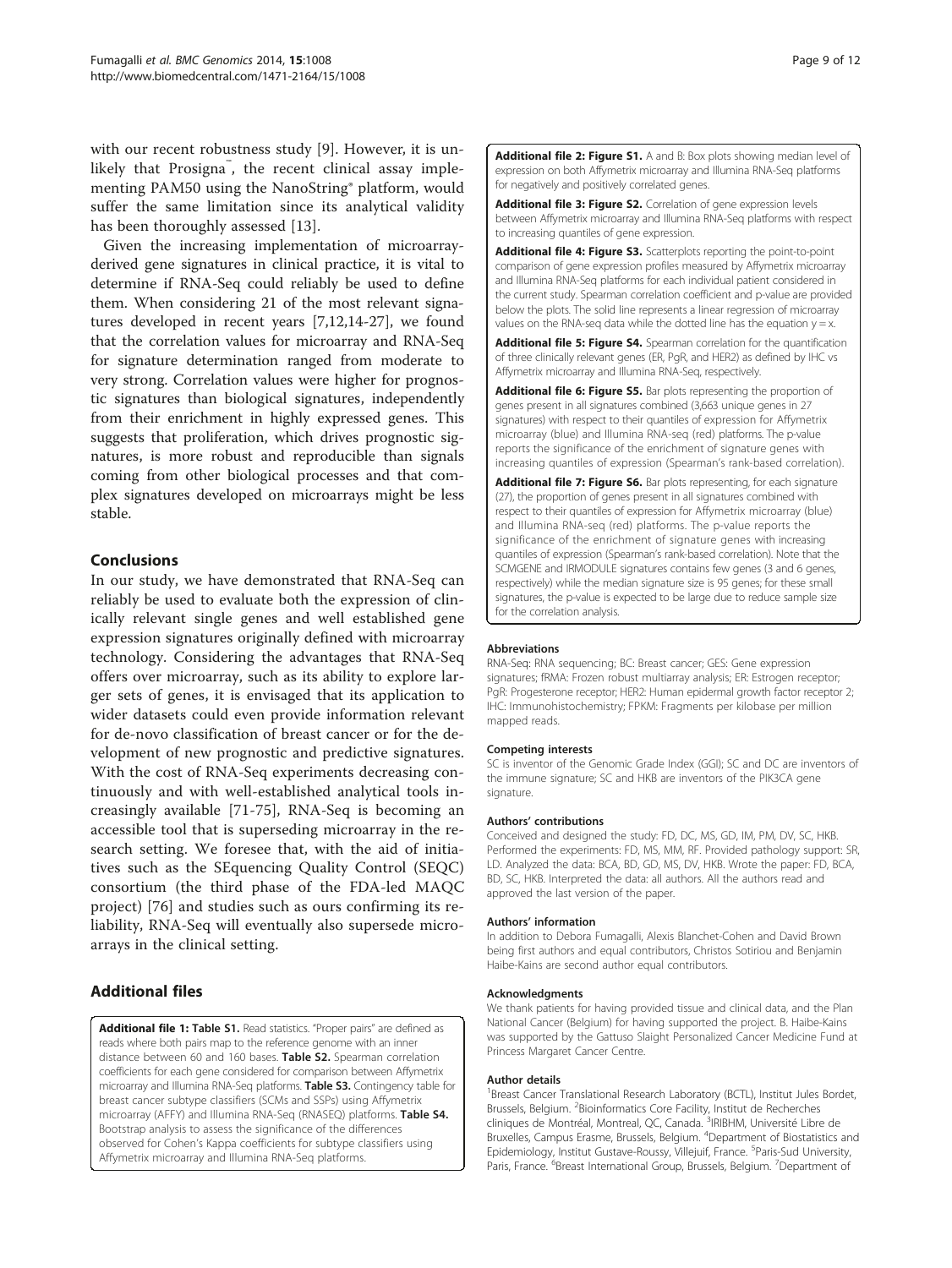<span id="page-9-0"></span>Pathology, Institut Jules Bordet, Brussels, Belgium. <sup>8</sup>Princess Margaret Cancer Centre, University Health Network, Toronto, ON, Canada. <sup>9</sup>Medical Biophysics Department, University of Toronto, Toronto, ON, Canada.

#### Received: 5 August 2014 Accepted: 10 November 2014 Published: 21 November 2014

#### References

- Van Hal NL, Vorst O, van Houwelingen AM, Kok EJ, Peijnenburg A, Aharoni A, van Tunen AJ, Keijer J: The application of DNA microarrays in gene expression analysis. J Biotechnol 2000, 78:271–280.
- 2. Perou CM, Sørlie T, Eisen MB, van de Rijn M, Jeffrey SS, Rees CA, Pollack JR, Ross DT, Johnsen H, Akslen LA, Fluge O, Pergamenschikov A, Williams C, Zhu SX, Lønning PE, Børresen-Dale AL, Brown PO, Botstein D: Molecular portraits of human breast tumours. Nature 2000, 406:747–752.
- Peppercorn J, Perou CM, Carey LA: Molecular subtypes in breast cancer evaluation and management: divide and conquer. Cancer Invest 2008,  $26:1 - 10.$
- 4. Sørlie T, Perou CM, Tibshirani R, Aas T, Geisler S, Johnsen H, Hastie T, Eisen MB, van de Rijn M, Jeffrey SS, Thorsen T, Quist H, Matese JC, Brown PO, Botstein D, Lønning PE, Børresen-Dale AL: Gene expression patterns of breast carcinomas distinguish tumor subclasses with clinical implications. Proc Natl Acad Sci U S A 2001, 98:10869–10874.
- 5. Sotiriou C, Neo S-Y, McShane LM, Korn EL, Long PM, Jazaeri A, Martiat P, Fox SB, Harris AL, Liu ET: Breast cancer classification and prognosis based on gene expression profiles from a population-based study. Proc Natl Acad Sci U S A 2003, 100:10393–10398.
- 6. Goldhirsch A, Winer EP, Coates AS, Gelber RD, Piccart-Gebhart M, Thürlimann B, Senn H-J, Panel members: Personalizing the treatment of women with early breast cancer: highlights of the St Gallen International expert consensus on the primary therapy of early breast cancer 2013. Ann Oncol 2013, 24:2206–2223.
- 7. Desmedt C, Haibe-Kains B, Wirapati P, Buyse M, Larsimont D, Bontempi G, Delorenzi M, Piccart M, Sotiriou C: Biological processes associated with breast cancer clinical outcome depend on the molecular subtypes. Clin Cancer Res 2008, 14:5158–5165.
- 8. Wirapati P, Sotiriou C, Kunkel S, Farmer P, Pradervand S, Haibe-Kains B, Desmedt C, Ignatiadis M, Sengstag T, Schütz F, Goldstein DR, Piccart M, Delorenzi M: Meta-analysis of gene expression profiles in breast cancer: toward a unified understanding of breast cancer subtyping and prognosis signatures. Breast Cancer Res 2008, 10:R65.
- Haibe-Kains B, Desmedt C, Loi S, Culhane AC, Bontempi G, Quackenbush J, Sotiriou C: A three-gene model to robustly identify breast cancer molecular subtypes. J Natl Cancer Inst 2012, 104:311–325.
- 10. Sorlie T, Tibshirani R, Parker J, Hastie T, Marron JS, Nobel A, Deng S, Johnsen H, Pesich R, Geisler S, Demeter J, Perou CM, Lønning PE, Brown PO, Børresen-Dale A-L, Botstein D: Repeated observation of breast tumor subtypes in independent gene expression data sets. Proc Natl Acad Sci U S A 2003, 100:8418–8423.
- 11. Hu Z, Fan C, Oh DS, Marron JS, He X, Qaqish BF, Livasy C, Carey LA, Reynolds E, Dressler L, Nobel A, Parker J, Ewend MG, Sawyer LR, Wu J, Liu Y, Nanda R, Tretiakova M, Ruiz Orrico A, Dreher D, Palazzo JP, Perreard L, Nelson E, Mone M, Hansen H, Mullins M, Quackenbush JF, Ellis MJ, Olopade OI, Bernard PS, et al: The molecular portraits of breast tumors are conserved across microarray platforms. BMC Genomics 2006, 7:96.
- 12. Parker JS, Mullins M, Cheang MCU, Leung S, Voduc D, Vickery T, Davies S, Fauron C, He X, Hu Z, Quackenbush JF, Stijleman IJ, Palazzo J, Marron JS, Nobel AB, Mardis E, Nielsen TO, Ellis MJ, Perou CM, Bernard PS: Supervised risk predictor of breast cancer based on intrinsic subtypes. J Clin Oncol 2009, 27:1160–1167.
- 13. Package Insert: Prosigna Breast Cancer Prognostic Gene Signature Assay; Version 01; 2013. REF LBL-C0223-01.
- 14. Veer LJ V't, Dai H, van de Vijver MJ, He YD, Hart AAM, Mao M, Peterse HL, van der Kooy K, Marton MJ, Witteveen AT, Schreiber GJ, Kerkhoven RM, Roberts C, Linsley PS, Bernards R, Friend SH: Gene expression profiling predicts clinical outcome of breast cancer. Nature 2002, 415:530–536.
- 15. Paik S, Shak S, Tang G, Kim C, Baker J, Cronin M, Baehner FL, Walker MG, Watson D, Park T, Hiller W, Fisher ER, Wickerham DL, Bryant J, Wolmark N: A multigene assay to predict recurrence of tamoxifen-treated, node-negative breast cancer. N Engl J Med 2004, 351:2817–2826.
- 16. Sotiriou C, Wirapati P, Loi S, Harris A, Fox S, Smeds J, Nordgren H, Farmer P, Praz V, Haibe-Kains B, Desmedt C, Larsimont D, Cardoso F, Peterse H, Nuyten D, Buyse M, Van de Vijver MJ, Bergh J, Piccart M, Delorenzi M: Gene expression profiling in breast cancer: understanding the molecular basis of histologic grade to improve prognosis. J Natl Cancer Inst 2006, 98:262–272.
- 17. Filipits M, Rudas M, Jakesz R, Dubsky P, Fitzal F, Singer CF, Dietze O, Greil R, Jelen A, Sevelda P, Freibauer C, Müller V, Jänicke F, Schmidt M, Kölbl H, Rody A, Kaufmann M, Schroth W, Brauch H, Schwab M, Fritz P, Weber KE, Feder IS, Hennig G, Kronenwett R, Gehrmann M, Gnant M, EP Investigators: A new molecular predictor of distant recurrence in ER-positive, HER2 negative breast cancer adds independent information to conventional clinical risk factors. Clin Cancer Res 2011, 17:6012–6020.
- 18. Carter SL, Eklund AC, Kohane IS, Harris LN, Szallasi Z: A signature of chromosomal instability inferred from gene expression profiles predicts clinical outcome in multiple human cancers. Nat Genet 2006, 38:1043–1048.
- 19. Teschendorff AE, Miremadi A, Pinder SE, Ellis IO, Caldas C: An immune response gene expression module identifies a good prognosis subtype in estrogen receptor negative breast cancer. Genome Biol 2007, 8:R157.
- 20. Farmer P, Bonnefoi H, Anderle P, Cameron D, Wirapati P, Wirapati P, Becette V, André S, Piccart M, Campone M, Brain E, Macgrogan G, Petit T, Jassem J, Bibeau F, Blot E, Bogaerts J, Aguet M, Bergh J, Iggo R, Delorenzi M: A stroma-related gene signature predicts resistance to neoadjuvant chemotherapy in breast cancer. Nat Med 2009, 15:68–74.
- 21. Desmedt C, Majjaj S, Kheddoumi N, Singhal SK, Haibe-Kains B, El Ouriaghli F, Chaboteaux C, Michiels S, Lallemand F, Journe F, Duvillier H, Loi S, Quackenbush J, Dekoninck S, Blanpain C, Lagneaux L, Houhou N, Delorenzi M, Larsimont D, Piccart M, Sotiriou C: Characterization and clinical evaluation of CD10+ stroma cells in the breast cancer microenvironment. Clin Cancer Res 2012, 18:1004–1014.
- 22. Loi S, Haibe-Kains B, Majjaj S, Lallemand F, Durbecq V, Larsimont D, Gonzalez-Angulo AM, Pusztai L, Symmans WF, Bardelli A, Ellis P, Tutt ANJ, Gillett CE, Hennessy BT, Mills GB, Phillips WA, Piccart MJ, Speed TP, McArthur GA, Sotiriou C: PIK3CA mutations associated with gene signature of low mTORC1 signaling and better outcomes in estrogen receptor-positive breast cancer. Proc Natl Acad Sci U S A 2010, 107:10208–10213.
- 23. Saal LH, Johansson P, Holm K, Gruvberger-Saal SK, She Q-B, Maurer M, Koujak S, Ferrando AA, Malmström P, Memeo L, Isola J, Bendahl P-O, Rosen N, Hibshoosh H, Ringnér M, Borg A, Parsons R: Poor prognosis in carcinoma is associated with a gene expression signature of aberrant PTEN tumor suppressor pathway activity. Proc Natl Acad Sci U S A 2007, 104:7564–7569.
- 24. Creighton CJ, Casa A, Lazard Z, Huang S, Tsimelzon A, Hilsenbeck SG, Osborne CK, Lee AV: Insulin-like growth factor-I activates gene transcription programs strongly associated with poor breast cancer prognosis. J Clin Oncol 2008, 26:4078–4085.
- 25. Majumder PK, Febbo PG, Bikoff R, Berger R, Xue Q, McMahon LM, Manola J, Brugarolas J, McDonnell TJ, Golub TR, Loda M, Lane HA, Sellers WR: mTOR inhibition reverses Akt-dependent prostate intraepithelial neoplasia through regulation of apoptotic and HIF-1-dependent pathways. Nat Med 2004, 10:594–601.
- 26. Creighton CJ, Hilger AM, Murthy S, Rae JM, Chinnaiyan AM, El-Ashry D: Activation of mitogen-activated protein kinase in estrogen receptor alpha-positive breast cancer cells in vitro induces an in vivo molecular phenotype of estrogen receptor alpha-negative human breast tumors. Cancer Res 2006, 66:3903–3911.
- 27. Bild AH, Yao G, Chang JT, Wang Q, Potti A, Chasse D, Joshi M-B, Harpole D, Lancaster JM, Berchuck A, Olson JA Jr, Marks JR, Dressman HK, West M, Nevins JR: Oncogenic pathway signatures in human cancers as a guide to targeted therapies. Nature 2006, 439:353–357.
- 28. Mortazavi A, Williams BA, McCue K, Schaeffer L, Wold B: Mapping and quantifying mammalian transcriptomes by RNA-Seq. Nat Methods 2008, 5:621–628.
- 29. Sultan M, Schulz MH, Richard H, Magen A, Klingenhoff A, Scherf M, Seifert M, Borodina T, Soldatov A, Parkhomchuk D, Schmidt D, O'Keeffe S, Haas S, Vingron M, Lehrach H, Yaspo M-L: A global view of gene activity and alternative splicing by deep sequencing of the human transcriptome. Science 2008, 321:956–960.
- 30. Wang Z, Gerstein M, Snyder M: RNA-Seq: a revolutionary tool for transcriptomics. Nat Rev Genet 2009, 10:57–63.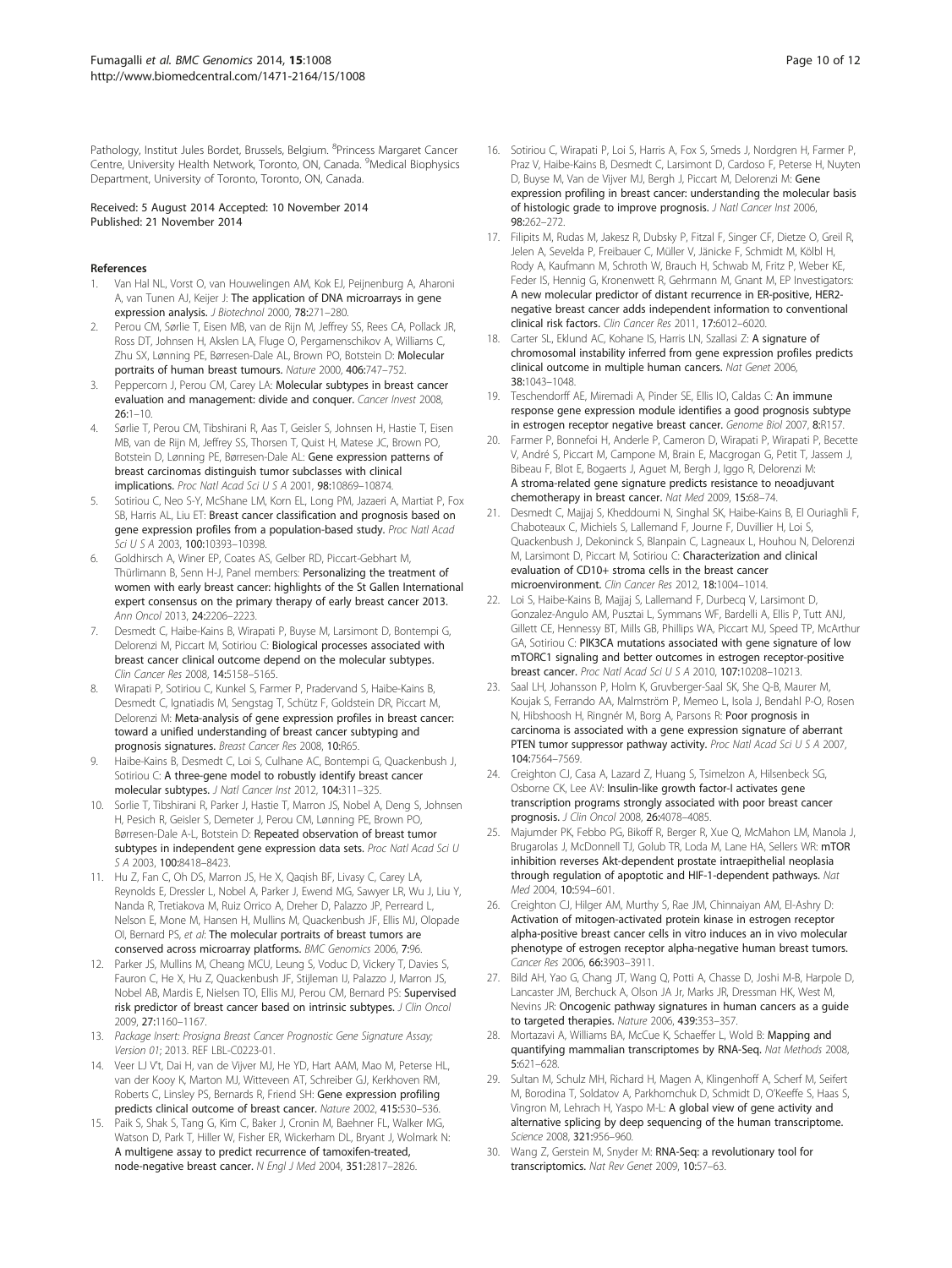- <span id="page-10-0"></span>31. Ozsolak F, Milos PM: RNA sequencing: advances, challenges and opportunities. Nat Rev Genet 2011, 12:87–98.
- 32. Malone JH, Oliver B: Microarrays, deep sequencing and the true measure of the transcriptome. BMC Biol 2011, 9:34.
- 33. Nagalakshmi U, Wang Z, Waern K, Shou C, Raha D, Gerstein M, Snyder M: The transcriptional landscape of the yeast genome defined by RNA sequencing. Science 2008, 320:1344–1349.
- 34. Marioni JC, Mason CE, Mane SM, Stephens M, Gilad Y: RNA-seq: an assessment of technical reproducibility and comparison with gene expression arrays. Genome Res 2008, 18:1509–1517.
- 35. Fu X, Fu N, Guo S, Yan Z, Xu Y, Hu H, Menzel C, Chen W, Li Y, Zeng R, Khaitovich P: Estimating accuracy of RNA-Seq and microarrays with proteomics. BMC Genomics 2009, 10:161.
- 36. Montgomery SB, Sammeth M, Gutierrez-Arcelus M, Lach RP, Ingle C, Nisbett J, Guigo R, Dermitzakis ET: Transcriptome genetics using second generation sequencing in a Caucasian population. Nature 2010, 464:773–777.
- 37. Pickrell JK, Marioni JC, Pai AA, Degner JF, Engelhardt BE, Nkadori E, Veyrieras J-B, Stephens M, Gilad Y, Pritchard JK: Understanding mechanisms underlying human gene expression variation with RNA sequencing. Nature 2010, 464:768–772.
- 38. Bradford JR, Hey Y, Yates T, Li Y, Pepper SD, Miller CJ: A comparison of massively parallel nucleotide sequencing with oligonucleotide microarrays for global transcription profiling. BMC Genomics 2010, 11:282.
- 39. Liu S, Lin L, Jiang P, Wang D, Xing Y: A comparison of RNA-Seq and highdensity exon array for detecting differential gene expression between closely related species. Nucleic Acids Res 2011, 39:578–588.
- 40. Nookaew I, Papini M, Pornputtapong N, Scalcinati G, Fagerberg L, Uhlén M, Nielsen J: A comprehensive comparison of RNA-Seq-based transcriptome analysis from reads to differential gene expression and cross-comparison with microarrays: a case study in Saccharomyces cerevisiae. Nucleic Acids Res 2012, 40:10084–10097.
- 41. Sekhon RS, Briskine R, Hirsch CN, Myers CL, Springer NM, Buell CR, de Leon N, Kaeppler SM: Maize gene atlas developed by RNA sequencing and comparative evaluation of transcriptomes based on RNA sequencing and microarrays. PLoS One 2013, 8:e61005.
- 42. Xu X, Zhang Y, Williams J, Antoniou E, McCombie WR, Wu S, Zhu W, Davidson NO, Denoya P, Li E: Parallel comparison of Illumina RNA-Seq and Affymetrix microarray platforms on transcriptomic profiles generated from 5-aza-deoxy-cytidine treated HT-29 colon cancer cells and simulated datasets. BMC Bioinformatics 2013, 14(Suppl 9):S1.
- 43. Sotiriou C, Pusztai L: Gene-expression signatures in breast cancer. N Engl J Med 2009, 360:790–800.
- 44. ArrayAnalysis.org. In [http://www.arrayanalysis.org/.](http://www.arrayanalysis.org/)
- 45. McCall MN, Bolstad BM, Irizarry RA: Frozen robust multiarray analysis (fRMA). Biostatistics 2010, 11:242–253.
- 46. R Development Core Team: R: A Language and Environment for Statistical Computing; 2011. ISBN 3-900051-07-0.
- 47. Li Q, Birkbak NJ, Gyorffy B, Szallasi Z, Eklund AC: Jetset: selecting the optimal microarray probe set to represent a gene. BMC Bioinformatics 2011, 12:474.
- 48. Durinck S, Moreau Y, Kasprzyk A, Davis S, De Moor B, Brazma A, Huber W: BioMart and Bioconductor: a powerful link between biological databases and microarray data analysis. Bioinformatics 2005, 21:3439–3440.
- 49. European Genome-phenome Archive. In<https://www.ebi.ac.uk/ega>.
- 50. Andrews S: FastQC A Quality Control tool for High Throughput Sequence Data. In 2014. [http://www.bioinformatics.babraham.ac.uk/projects/fastqc/.](http://www.bioinformatics.babraham.ac.uk/projects/fastqc/)
- 51. Barnett DW, Garrison EK, Quinlan AR, Strömberg MP, Marth GT: BamTools: a C++ API and toolkit for analyzing and managing BAM files. Bioinformatics 2011, 27:1691–1692.
- 52. Picard. In 2014. [http://picard.sourceforge.net.](http://picard.sourceforge.net/)
- 53. Garber M, Grabherr MG, Guttman M, Trapnell C: Computational methods for transcriptome annotation and quantification using RNA-seq. Nat Methods 2011, 8:469–477.
- 54. Bioconductor-genefu. In [http://www.bioconductor.org/packages/release/](http://www.bioconductor.org/packages/release/bioc/html/genefu.html) [bioc/html/genefu.html](http://www.bioconductor.org/packages/release/bioc/html/genefu.html).
- 55. Ignatiadis M, Singhal SK, Desmedt C, Haibe-Kains B, Criscitiello C, Andre F, Loi S, Piccart M, Michiels S, Sotiriou C: Gene modules and response to neoadjuvant chemotherapy in breast cancer subtypes: a pooled analysis. J Clin Oncol 2012, 30:1996–2004.
- 56. Culhane AC, Schröder MS, Sultana R, Picard SC, Martinelli EN, Kelly C, Haibe-Kains B, Kapushesky M, St Pierre A-A, Flahive W, Picard KC,

Gusenleitner D, Papenhausen G, O'Connor N, Correll M, Quackenbush J: GeneSigDB:

a manually curated database and resource for analysis of gene expression signatures. Nucleic Acids Res 2012, 40(Database issue):D1060-D1066.

- 57. Gentleman R: Reproducible research: a bioinformatics case study. Stat Appl Genet Mol Biol 2005, 4:1544-6115.
- 58. Subramaniam S, Hsiao G: Gene-expression measurement: variance-modeling considerations for robust data analysis. Nat Immunol 2012, 13:199-203.
- 59. Harris L, Fritsche H, Mennel R, Norton L, Ravdin P, Taube S, Somerfield MR, Hayes DF, Bast RC Jr, American Society of Clinical Oncology: American society of clinical oncology 2007 update of recommendations for the use of tumor markers in breast cancer. J Clin Oncol 2007, 25:5287-5312.
- 60. Hammond MEH, Hayes DF, Dowsett M, Allred DC, Hagerty KL, Badve S, Fitzgibbons PL, Francis G, Goldstein NS, Hayes M, Hicks DG, Lester S, Love R, Mangu PB, McShane L, Miller K, Osborne CK, Paik S, Perlmutter J, Rhodes A, Sasano H, Schwartz JN, Sweep FCG, Taube S, Torlakovic EE, Valenstein P, Viale G, Visscher D, Wheeler T, Williams RB, et al: American Society of Clinical Oncology/College of American Pathologists guideline recommendations for immunohistochemical testing of estrogen and progesterone receptors in breast cancer (unabridged version). Arch Pathol Lab Med 2010, 134:e48-e72.
- 61. Wolff AC, Hammond MEH, Hicks DG, Dowsett M, McShane LM, Allison KH, Allred DC, Bartlett JMS, Bilous M, Fitzgibbons P, Hanna W, Jenkins RB, Mangu PB, Paik S, Perez EA, Press MF, Spears PA, Vance GH, Viale G, Hayes DF: Recommendations for human epidermal growth factor receptor 2 testing in breast cancer: American society of clinical oncology/College of American Pathologists clinical practice guideline update. Arch Pathol Lab Med 2014, 138:241–256.
- 62. Cardoso F, Van't Veer L, Rutgers E, Loi S, Mook S, Piccart-Gebhart MJ: Clinical application of the 70-gene profile: the MINDACT trial. J Clin Oncol 2008, 26:729–735.
- 63. Sparano JA: TAILORx: trial assigning individualized options for treatment (Rx). Clin Breast Cancer 2006, 7:347–350.
- 64. MAQC Consortium, Shi L, Reid LH, Jones WD, Shippy R, Warrington JA, Baker SC, Collins PJ, de Longueville F, Kawasaki ES, Lee KY, Luo Y, Sun YA, Willey JC, Setterquist RA, Fischer GM, Tong W, Dragan YP, Dix DJ, Frueh FW, Goodsaid FM, Herman D, Jensen RV, Johnson CD, Lobenhofer EK, Puri RK, Schrf U, Thierry-Mieg J, Wang C, Wilson M, et al: The MicroArray Quality Control (MAQC) project shows inter- and intraplatform reproducibility of gene expression measurements. Nat Biotechnol 2006, 24:1151–1161.
- 65. Guo Y, Sheng Q, Li J, Ye F, Samuels DC, Shyr Y: Large scale comparison of gene expression levels by microarrays and RNAseq using TCGA data. PLoS One 2013, 8:e71462.
- 66. Roepman P, Horlings HM, Krijgsman O, Kok M, Bueno-de-Mesquita JM, Bender R, Linn SC, Glas AM, van de Vijver MJ: Microarray-based determination of estrogen receptor, progesterone receptor, and HER2 receptor status in breast cancer. Clin Cancer Res 2009, 15:7003–7011.
- 67. Wesseling J, Tinterri C, Sapino A, Zanconati F, Lutke Holzik M, Nguyen B, Deck KB, Querzoli P, Perin T, Giardina C, Seitz G, Guinebretiere J-M, Barone J, Watanabe T, De Snoo F, Stork-Sloots L, Cusumano P: Central review of discordant samples for microarray-based ER, PR, and HER2 and local IHC/FISH assessment worldwide from 827 patients [abstract]. J Clin Oncol 2012, 30: suppl 27; abstr 11.
- 68. Li Q, Eklund AC, Juul N, Haibe-Kains B, Workman CT, Richardson AL, Szallasi Z, Swanton C: Minimising immunohistochemical false negative ER classification using a complementary 23 gene expression signature of ER status. PLoS One 2010, 5:e15031.
- 69. Kamalakaran S, Lezon-Geyda K, Varadan V, Banerjee N, Lannin D, Rizack T, Sikov W, Abu-Khalaf M, Janevski A, Harris L: Evaluation of ER/PR and HER2 status by RNA sequencing in tissue core biopsies from preoperative clinical trial specimens [abstract]. J Clin Oncol 2011, 29: suppl 27; abstr 46.
- 70. Lusa L, McShane LM, Reid JF, De Cecco L, Ambrogi F, Biganzoli E, Gariboldi M, Pierotti MA: Challenges in projecting clustering results across gene expression-profiling datasets. J Natl Cancer Inst 2007, 99:1715-1723.
- 71. Auer PL, Doerge RW: Statistical design and analysis of RNA sequencing data. Genetics 2010, 185:405–416.
- 72. Bullard JH, Purdom E, Hansen KD, Dudoit S: Evaluation of statistical methods for normalization and differential expression in mRNA-Seq experiments. BMC Bioinformatics 2010, 11:94.
- 73. Zheng W, Chung LM, Zhao H: Bias detection and correction in RNA-Sequencing data. BMC Bioinformatics 2011, 12:290.